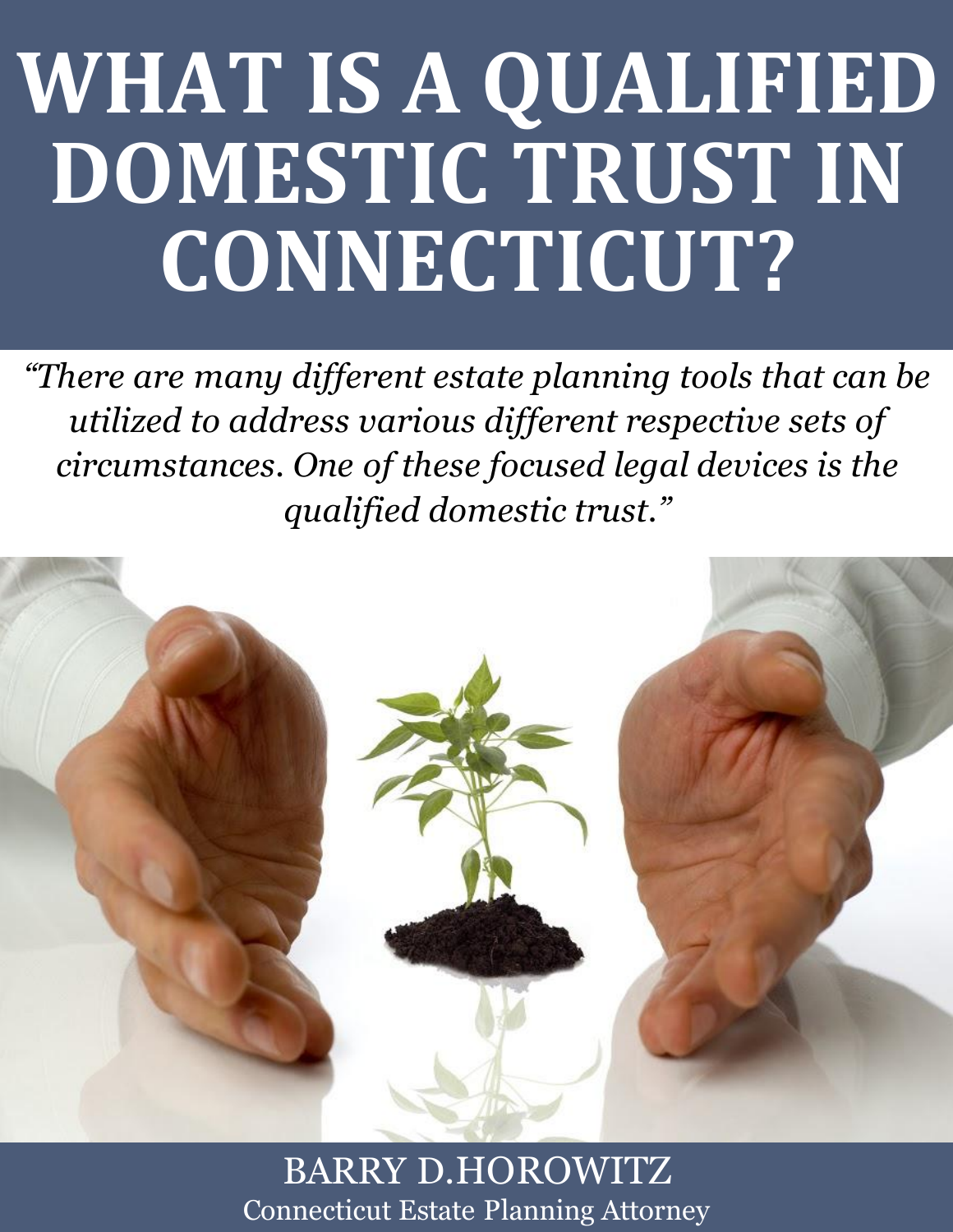

There are many different estate planning tools that can be utilized to address various different respective sets of circumstances. One of these focused legal devices is the qualified domestic trust.

To understand the value of a qualified domestic trust, you have to digest some background information about federal transfer taxes. We have a federal estate tax that can be applied on transfers to your heirs after you pass away. It is applicable on transfers that exceed \$5.43 million in value. This figure is

called the federal estate tax exclusion.

The \$5.43 million exclusion is in place for the rest of 2015, but next year there could be an adjustment to account for inflation.

In addition to the estate tax, there is also a federal gift tax. The gift tax was enacted to stop people from giving gifts to avoid the estate tax. The exclusion is a unified exclusion that applies to lifetime gift giving along with postmortem asset transfers.

The maximum rate of the gift/estate tax is 40 percent at the present time.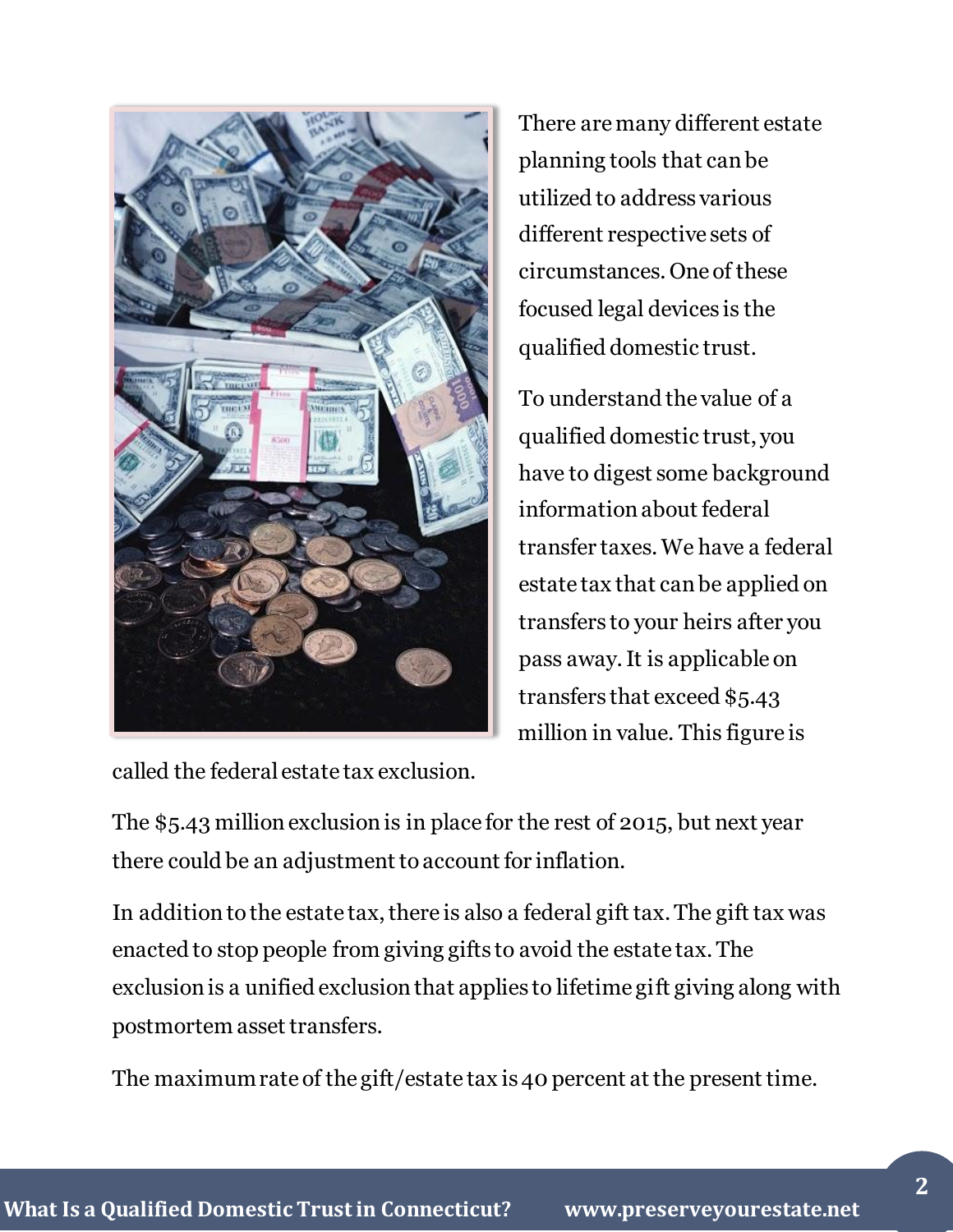## *MARITAL TRANSFER TAX DEDUCTION*



The federal transfer taxes can be applied on transfers to anyone other than your spouse. As long as you are married to a citizen of the United States, you can use the unlimited marital deduction to

transfer unlimited assets tax-free.

A person who is married to a citizen of another country cannot use the exclusion because the surviving spouse could return to his or her home country with a tax-free inheritance. The IRS would never be able to collect the death tax.

The tax man is not left out in the cold if the unlimited marital deduction is used by a citizen, because the estate tax would still be looming after the death of the surviving spouse.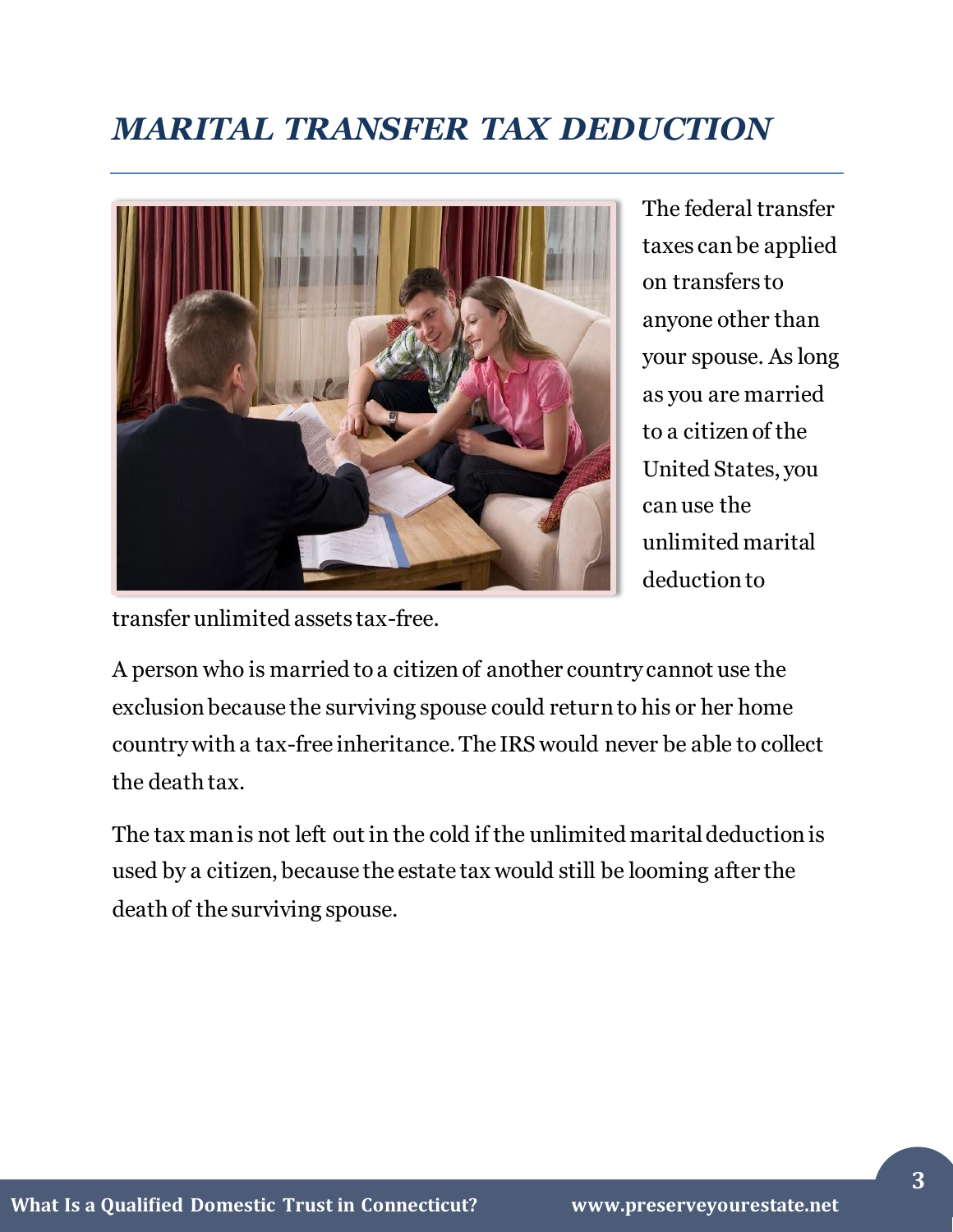# *QUALIFIED DOMESTIC TRUSTS*

Now that you understand the lay of the land with regard to the estate tax and non-citizen spouses, we can explain the value of qualified domestic trusts. This type of trust can provide a solution if you are a high net worth individual who is married to a citizen of another country.

The way that it works is you fund the trust, and your spouse would be the



first beneficiary of the trust. You would name secondary beneficiaries to assume ownership of the assets that are left in the trust after the death of your spouse.

If you die first, the trustee that you name in the trust declaration would be able

to distribute the earnings from the trust to your surviving spouse for the rest of his or her life. These distributions would not be subject to the estate tax, but regular income taxes would apply.

It would be possible to give the trustee the latitude to distribute portions of the principal, but any distributions from the principal would be subject to the estate tax. However, it is possible to petition the IRS to grant a hardship exemption.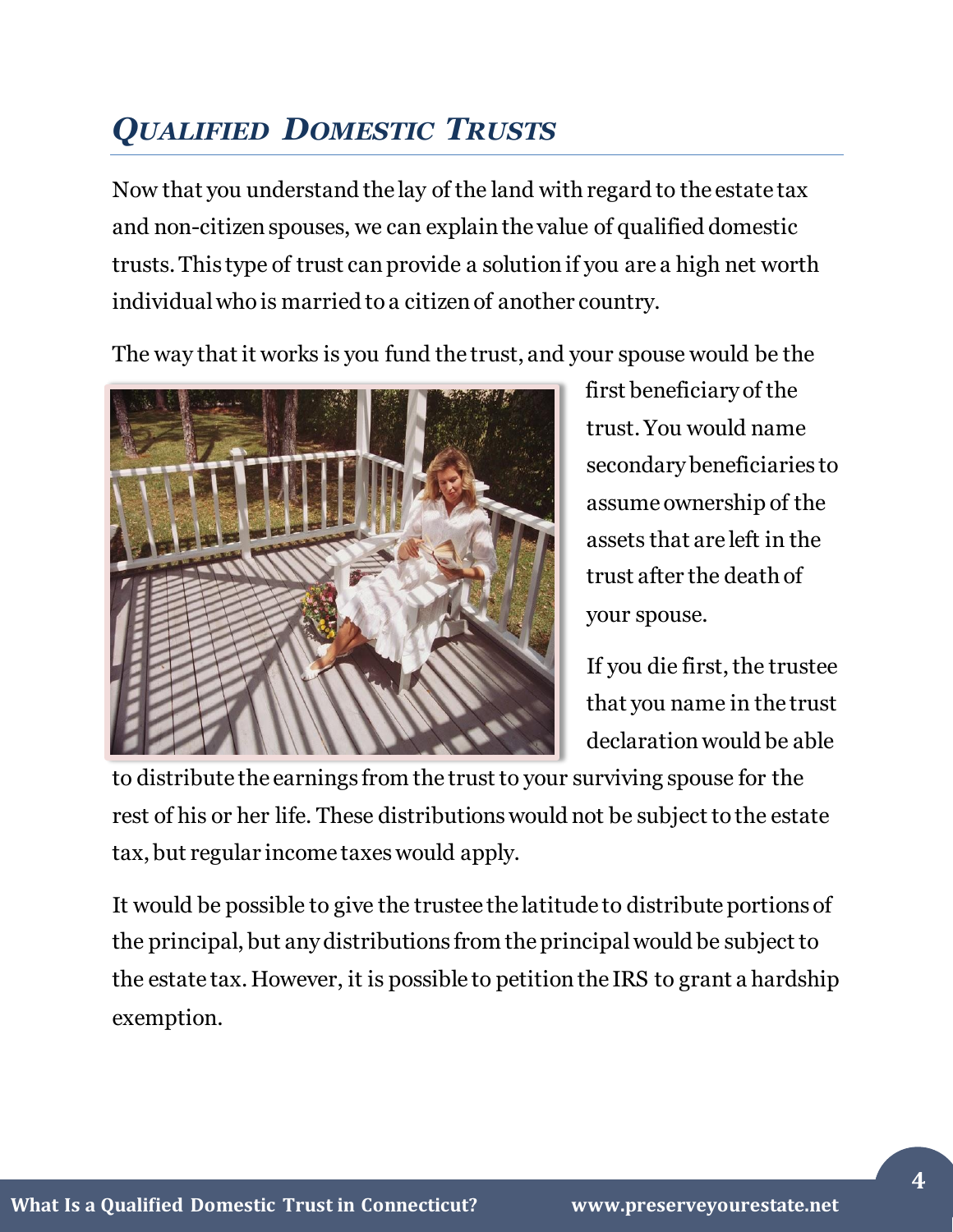### *SUMMARY*

Federal transfer taxes can take a heavy toll on your legacy if you have been particularly successful from a financial standpoint. These taxes carry a 40 percent top rate, and this is a hefty percentage that can significantly erode



the wealth that you are passing along to your loved ones.

In addition to the federal transfer taxes, there are 15 states in the union that have state-level estate taxes. We practice law in Connecticut, and there is a

Connecticut state estate tax that carries an exclusion of just \$2 million.

Fortunately, there are estate tax efficiency strategies that can be implemented. A qualified domestic trust can provide a solution for people who are married to non-citizens, but there are other tax efficiency tools that can be used by people who are not in this situation.

The ideal course of action will depend upon the circumstances. Contact a licensed estate planning attorney if you would like to discuss your personal situation with a professional. Your attorney will gain an understanding of your position, answer your questions, and make the appropriate recommendations.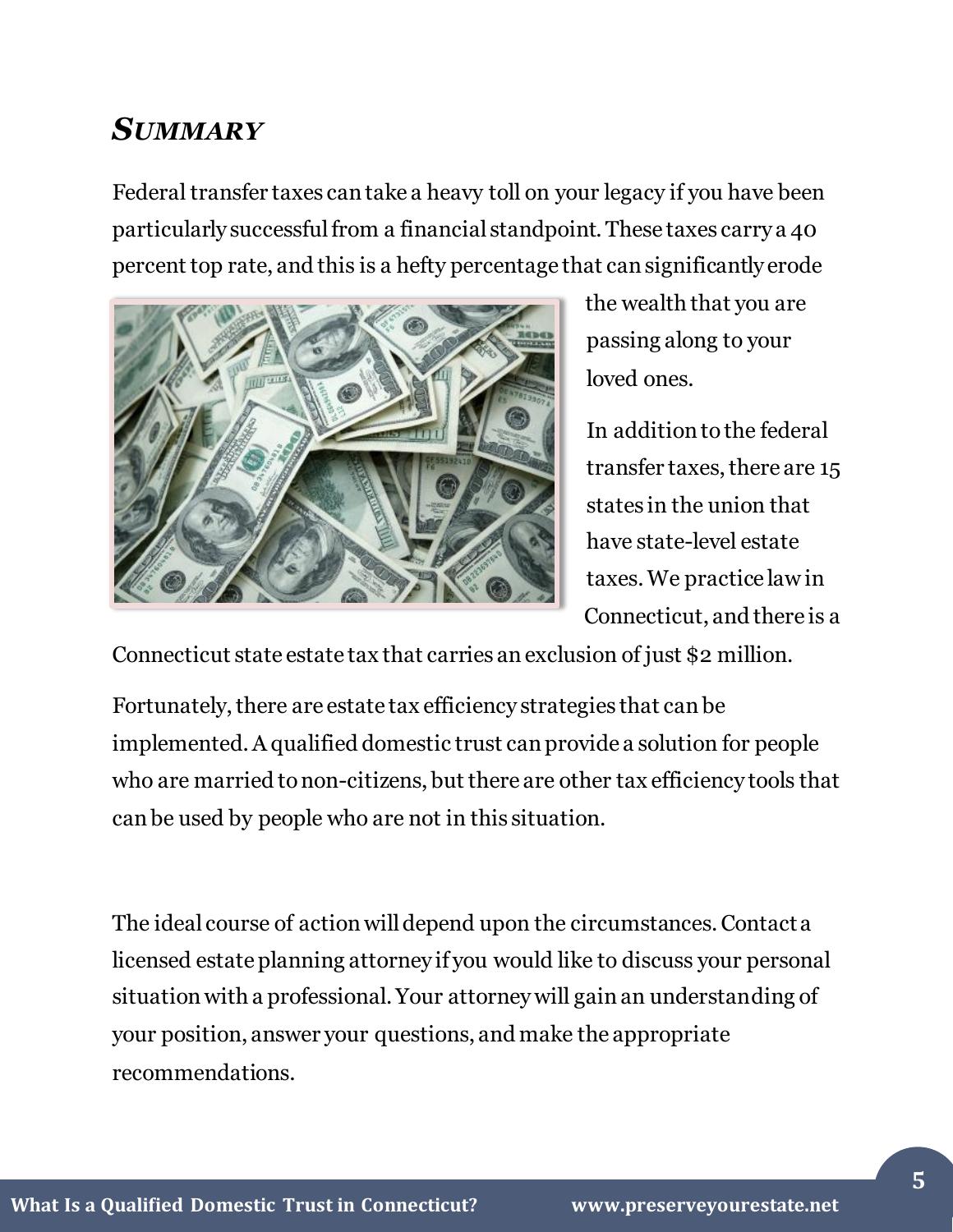Many law firms will offer no obligation case evaluations, so you can get the ball rolling without taking any financial risks.

### *REFERENCES*

Internal Revenue Service [https://www.irs.gov/Businesses/Small-Businesses-&-Self-](https://www.irs.gov/Businesses/Small-Businesses-&-Self-Employed/Estate-Tax)[Employed/Estate-Tax](https://www.irs.gov/Businesses/Small-Businesses-&-Self-Employed/Estate-Tax)

Cornell University Law School <https://www.law.cornell.edu/uscode/text/26/2056A>